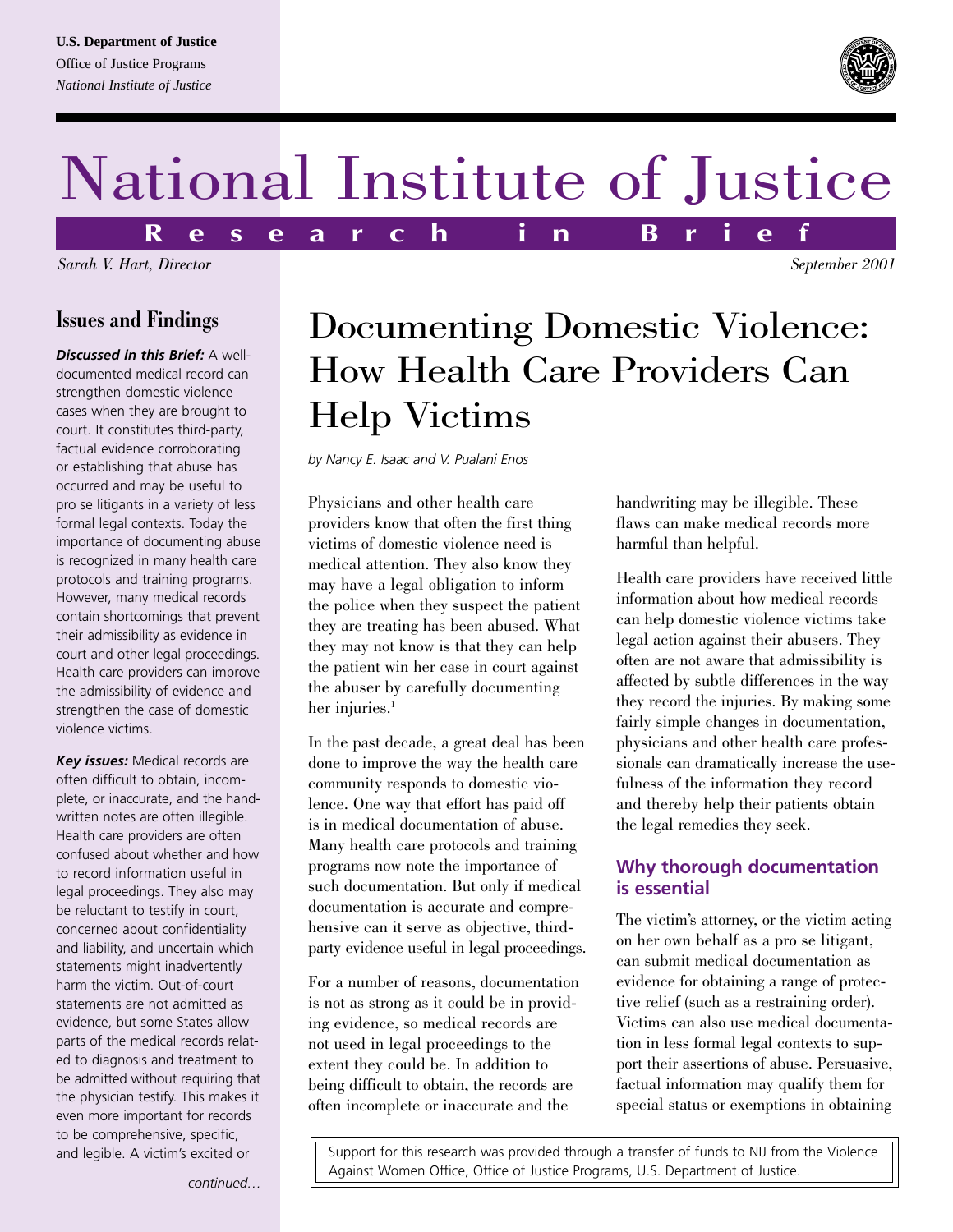#### **R e s e a r c h i n B r i e f**

### **Issues and Findings**

*…continued*

spontaneous utterances, which the court assumes could not be feigned, may also be admissible, making it essential to record them accurately. The shortcomings of medical records and how health care providers can improve them were revealed in a study of 184 visits for medical services in which there was a suggestion of domestic violence.

*Key findings:* The study found that although health care providers described the patients' injuries in detail, photographs were taken in only a few cases involving physical injury. Body maps—drawings of the human figure on which physicians mark injuries or other medical problems—were also used in only a few cases. In one-third of the visits in which abuse or injury was noted, key parts of the records contained illegible writing. In only a small percentage of cases were all factors for using the patient's spontaneous utterances as evidence considered.

Health care providers can improve recordkeeping in a number of ways, such as by documenting factual information rather than making conclusory or summary statements; photographing the injuries; noting the patient's demeanor; clearly indicating the patient's statements as her own; avoiding terms that imply doubt about the patient's reliability; refraining from using legal terms; recording the time of day the patient was examined; and writing legibly.

*Target audience:* Health care providers and researchers, especially those who deal with domestic violence; organizations focused on domestic violence; legal professionals, including judges and prosecutors; and law enforcement professionals.

public housing, welfare, health and life insurance, victim compensation, and immigration relief related to domestic violence and in resolving landlord-tenant disputes.

For formal legal proceedings, the documentation needs to be strong enough to be admissible in a court of law.2 Typically, the only third-party evidence available to victims of domestic violence is police reports, but these can vary in quality and completeness. Medical documentation can corroborate police data. It constitutes unbiased, factual information recorded shortly after the abuse occurs, when recall is easier.

Medical records can contain a variety of information useful in legal proceedings. Photographs taken in the course of the examination record images of injuries that might fade by the time legal proceedings begin, and they capture the moment in a way that no verbal description can convey. Body maps<sup>3</sup> (see exhibit, p. 3) can document the extent and location of injuries. The records may also hold information about the emotional impact of the abuse. However, the way the information is recorded can affect its admissibility. For instance, a statement about the injury in which the patient is clearly identified as the source of information is more likely to be accepted as evidence in legal proceedings. Even poor handwriting on written records can affect their admissibility.

#### **Overcoming barriers to good documentation**

There are several reasons medical recordkeeping is not generally adequate. Health care providers are concerned about confidentiality and liability. They are concerned about recording information that might inadvertently harm the victim. Many are confused about whether, how, and why to record information about domestic violence, so in an effort to be "neutral," some use language that may subvert the patient's legal case and even support the abuser's case.

Some health care providers are afraid to testify in court. They may see the risks to the patient and themselves as possibly outweighing the benefits of documenting abuse. Even health care providers who are reluctant to testify can still submit medical evidence. Although the hearsay rule prohibits out-of-court statements, an exception permits testimony about diagnosis and treatment. In addition, some States also allow the diagnosis and treatment elements of a certified medical record to be entered into the evidentiary record without the testimony of a health care provider. Thus, in some instances, physicians and other health care providers can be spared the burden of appearing in court.

The patient's "excited utterances" or "spontaneous exclamations" about the incident are another exception to the prohibition of hearsay. These are statements made by someone during or soon after an event, while in an agitated state of mind. They have exceptional credibility because of their proximity in time to the event and because they are not likely to be premeditated.

Excited utterances are valuable because they allow the prosecution to proceed even if the victim is unwilling to testify. These statements need to be carefully documented. A patient's report may be admissible if the record demonstrates that the patient made the statement while responding to the event stimulating the utterance (the act or acts of abuse). Noting the time between the event and the time the statements were made or describing the patient's demeanor as she

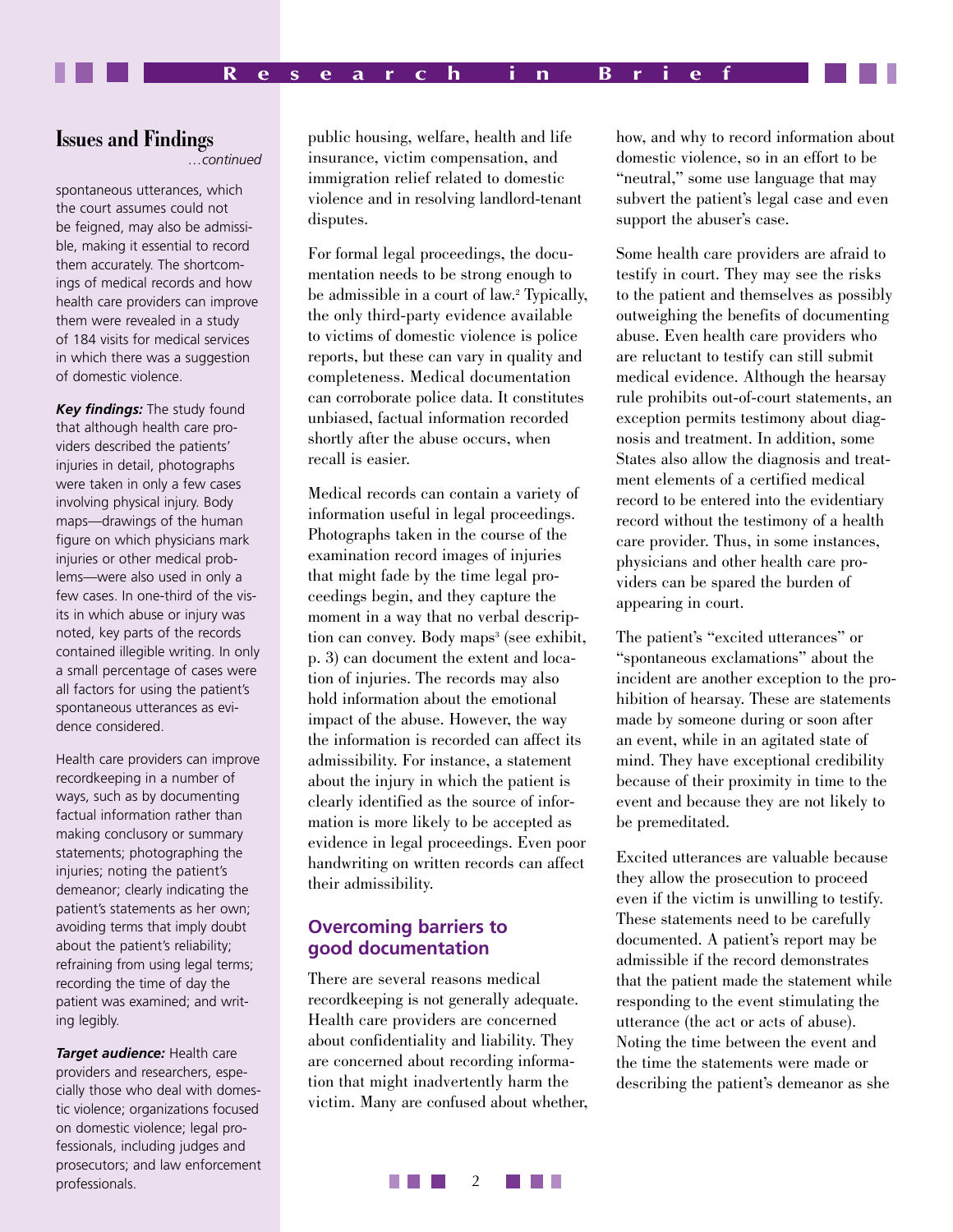made the statement can help show she was responding to the stimulating event. Such a showing is necessary to establish that a statement is an excited utterance or spontaneous exclamation, and thus an exception to the hearsay rule.<sup>4</sup>

#### **What the records lack**

It appears that at present, many medical records are not sufficiently welldocumented to provide adequate legal evidence of domestic violence. A study of 184 visits for medical care in which an injury or other evidence of abuse was noted revealed major shortcomings in the records:

- For the 93 instances of an injury, the records contained only 1 photograph. There was no mention in any records of photographs filed elsewhere (for example, with the police).
- A body map documenting the injury was included in only 3 of the 93 instances. Drawings of the injuries appeared in 8 of the 93 instances.
- Doctors' and nurses' handwriting was illegible in key portions of the records in one-third of the patients' visits in which abuse or injury was noted.

#### **Example of an injury location chart (or "body map")**

Indicate, with an arrow from the description to the body image, where any injury was observed. Indicate the number of injuries of each type in the space provided. Mark and describe all bruises, scratches, lacerations, bite marks, etc.





• All three criteria for considering a patient's words an excited utterance were met in only 28 of the more than 800 statements evaluated (3.4%). Most frequently missing was a description of the patient's demeanor, and often the patient was not clearly identified as the source of the information.

On the plus side, although photographs and body maps documenting injuries were rare, injuries were otherwise described in detail. And in fewer than 1 percent of the visits were negative comments made about the patient's appearance, manner, or motive for stating that abuse had occurred. (The study method is described in "Assessing the Medical Records," page 4.)

#### **What health care providers can do**

Medical records could be much more useful to domestic violence victims in legal proceedings if some minor changes were made in documentation. Clinicians can do the following:

- Take photographs of injuries known or suspected to have resulted from domestic violence.
- Write legibly. Computers can also help overcome the common problem of illegible handwriting.
- Set off the patient's own words in quotation marks or use such phrases as "patient states" or "patient reports" to indicate that the information recorded reflects the patient's words. To write "patient was kicked in abdomen" obscures the identity of the speaker.
- Avoid such phrases as "patient" claims" or "patient alleges," which imply doubt about the patient's reliability. If the clinician's

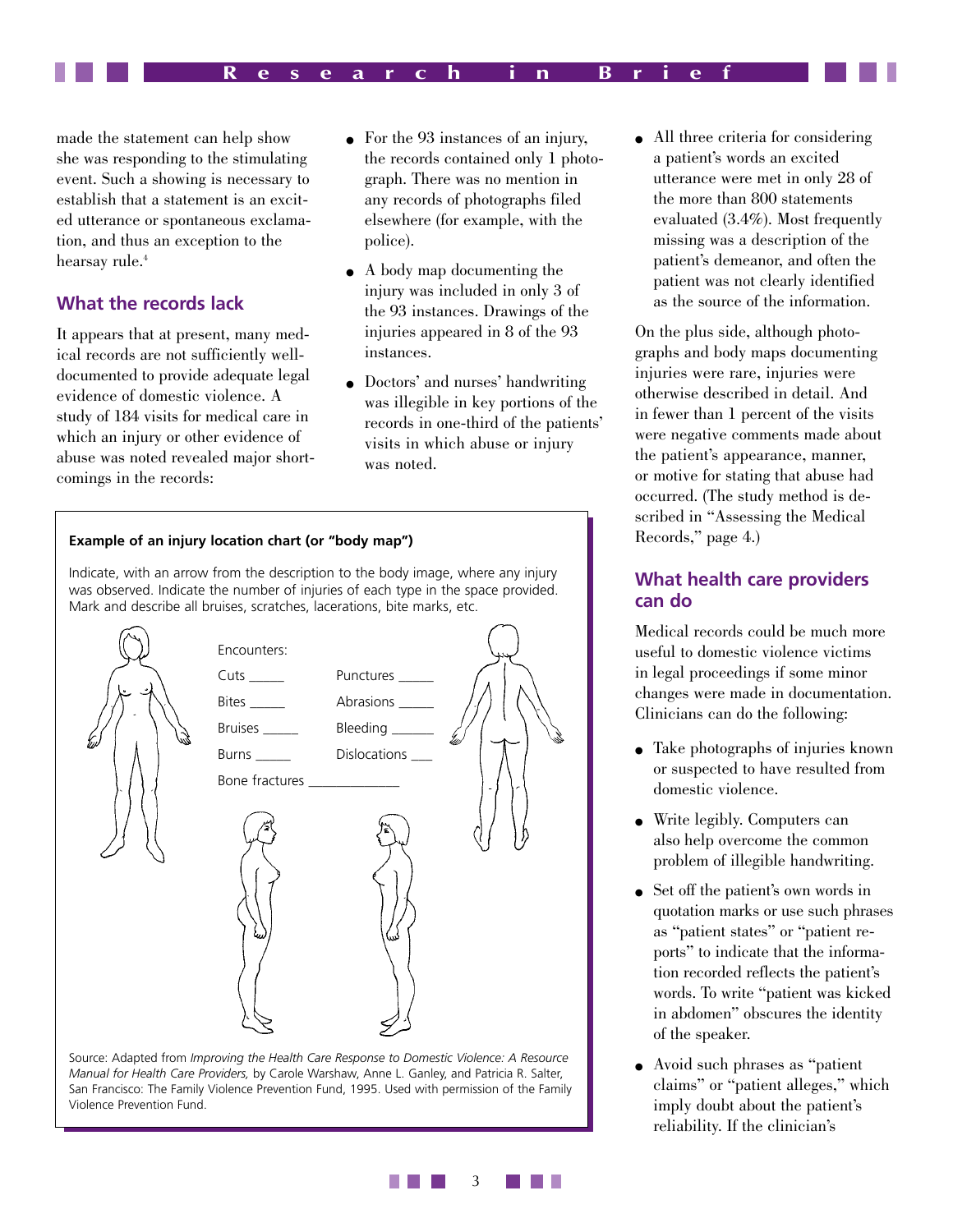observations conflict with the patient's statements, the clinician should record the reason for the difference.

• Use medical terms and avoid legal terms such as "alleged perpetrator," "assailant," and "assault."

#### **T Assessing the Medical Records**

o find out whether the quality of medical records is good enough to be useful in legal proceedings, researchers examined the charts of almost 100 domestic violence victims.<sup>a</sup> The records came from two sources. One was a Boston-area legal advocacy program, which in the course of offering legal assistance to domestic violence victims often consults their medical records. The other sources were two Boston-area hospitals.

The documentation came from physicians, nurses, social workers, psychiatrists, and emergency medical technicians. In all, 96 medical charts for 86 women—who made 772 visits to obtain care of various kinds (emergency, primary, specialty, obstetric/ gynecological, or other)—were examined. The visits were recent: Most were made in 1997 or later.

A team of medical professionals, social workers, attorneys, judges, and researchers analyzed the records of all 772 visits, extracting those in which evidence of domestic violence was suggested. From the total, 184 visits (24 percent) were selected for indepth study because the medical records contained one or more indicators of abuse: a completed screen for domestic violence, mention of domestic violence, referral to domestic violence services, notation of problems with an intimate relationship, or indication of an injury of any type. (See exhibit A.)

a. All appropriate steps were taken to preserve the confidentiality of the individuals participating in the study and to adhere to regulations found in 28 CFR 46 Protection of Human Subjects.

4

| Exhibit A. Reasons for including incident in the medical records analysis |                               |                                          |
|---------------------------------------------------------------------------|-------------------------------|------------------------------------------|
| <b>Reason for</b><br><b>Inclusion</b>                                     | Number of<br>Visits for Care* | Percentage of<br><b>Records Analyzed</b> |
| Injury noted in record                                                    | 93                            | 50.5                                     |
| Domestic violence noted<br>in record                                      | 59                            | 32.1                                     |
| Problems with intimate<br>relationship noted in record                    | 46                            | 250                                      |
| Domestic violence screen<br>completed                                     | 41                            | 22.3                                     |
| Referral made to domestic<br>violence services                            | 23                            | 12.5                                     |

\* The total adds to more than the 184 visits because in some instances the medical record met more than one criterion for review.

- Describe the person who hurt the patient by using quotation marks to set off the statement. The clinician would write, for example: *The patient stated, "My boyfriend kicked and punched me."*
- Avoid summarizing a patient's report of abuse in conclusive terms. If such language as "patient is a battered woman," "assault and battery," or "rape" lacks sufficient accompanying factual information, it is inadmissible.
- Do not place the term "domestic violence" or abbreviations such as "DV" in the diagnosis section of the medical record. Such terms do not convey factual information and are not medical terminology. Whether domestic violence has occurred is determined by the court.
- Describe the patient's demeanor, indicating, for example, whether she is crying or shaking or seems angry, agitated, upset, calm, or happy. Even if the patient's demeanor belies the evidence of abuse, the clinician's observations of that demeanor should be recorded.
- Record the time of day the patient is examined and, if possible, indicate how much time has elapsed since the abuse occurred. For example, the clinician might write, *Patient states that early this morning his boyfriend hit him.*

#### **Model protocol under development**

Increasing the number of medical charts that contain information useful in legal settings is the goal of a followup study now under way. Professor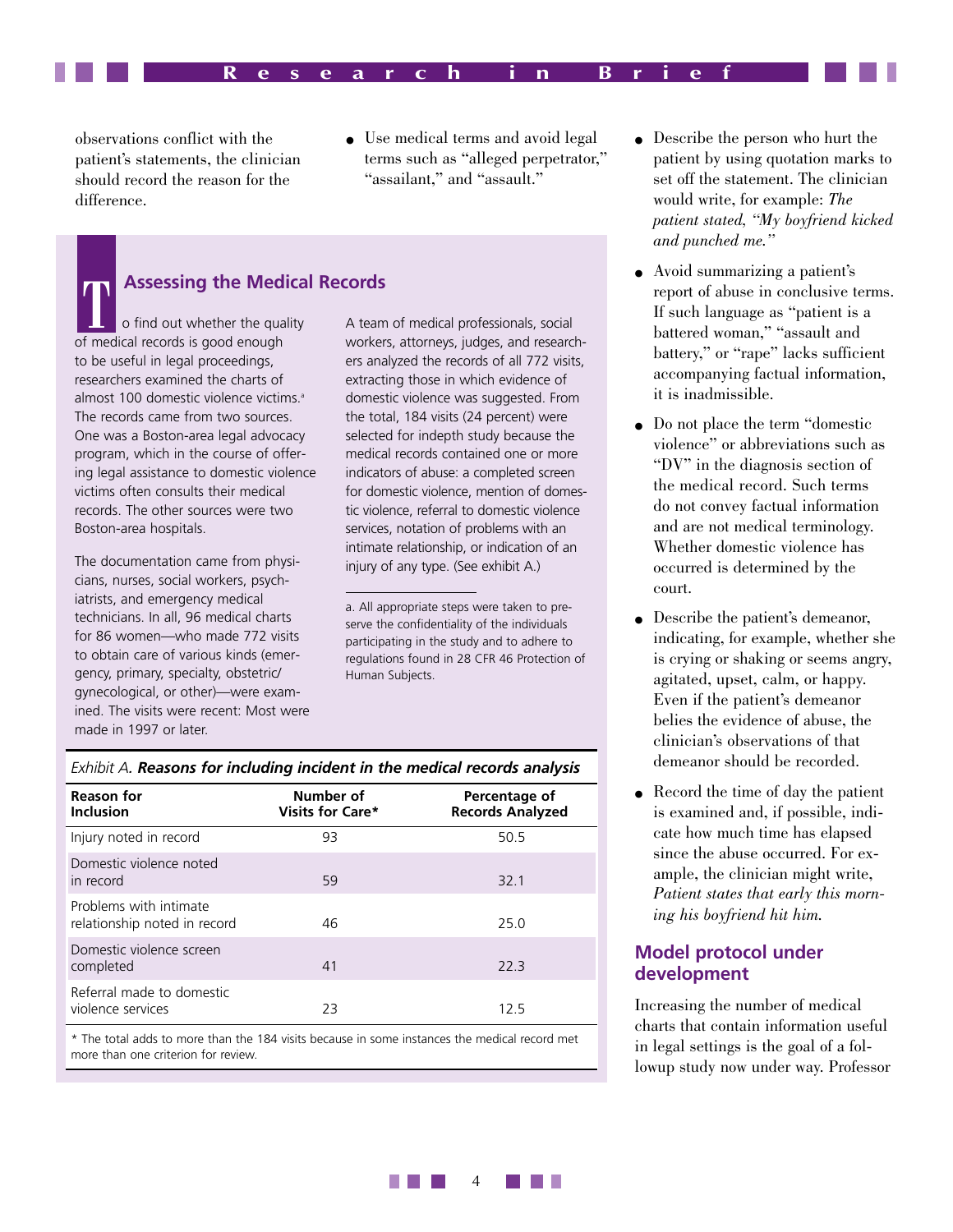V. Pualani Enos is developing a protocol that seeks to improve the way domestic violence is documented. Developing training for practitioners is a major part of this NIJ-sponsored study. Design of the training will draw on input from practitioners, researchers, and domestic violence survivors. An evaluation will document the new protocol and compare medical records before and after the protocol is adopted.

#### **Notes**

1. Although men as well as women are victims of domestic violence, terms referencing women are most often used in this report because women are more frequently injured, in heterosexual relationships.

2. The evidentiary laws of each State define the scope and degree of use of medical records in legal proceedings.

3. A "body map" is a drawing of the human figure used by physicians. In domestic violence protocols, body maps are used to mark the locations, size, and age of injuries observed during a medical examination.

#### **T Additional Information and Resources**

he full report of the study summarized here is on the Web site of the Domestic Violence Institute, Northeastern University School of Law: http://www.dvi.neu.edu/ers/med\_doc.

The Web site of the Domestic Violence Institute, Northeastern University (http://www.dvi.neu.edu/default.htm), has additional information, including information about the collaboration between the Institute and the Boston Medical Center Domestic Violence Project.

• American Medical Association, *Diagnostic and Treatment Guidelines on Domestic Violence,* Chicago: AMA, 1992. 19 pages. Ordering information is on the AMA Web site: http:// www.amaassn.org/ama/pub/category/ 3548.html.

● Massachusetts Medical Society Seminar Series on Domestic Violence. This series of four interactive educational seminars—available on slides, video, and CD-ROM—is intended to improve physicians' ability to screen and care for patients at risk for domestic violence. Information is at the Society's Web site: http://www.massmed.org/pages/ dv\_curriculum.asp.

● Following up the study described here, V. Pualani Enos is developing a protocol to improve the documentation of domestic violence in health care settings. (The study is supported by NIJ grant 2000–WT–VX–0014.) The report of the study is expected in 2003.

4. The rules of evidence adopted in most States include this exception to the general rule that statements made outside the courtroom are inadmissable. The exception is premised on the notion that if a speaker makes a statement while responding to an exciting or emotionally charged experience, that substantially reduces the likelihood that the speaker had time to fabricate the statement. This makes the statement more reliable.

Nancy E. Isaac, Sc.D., is Senior Research Scientist with the Harvard Injury Control Research Center, Harvard School of Public Health. V. Pualani Enos, J.D., is Assistant Clinical Professor, Northeastern University School of Law, Domestic Violence Institute. The study was supported by NIJ grant 97–WT–VX–0008.

Findings and conclusions of the research reported here are those of the authors and do not necessarily reflect the official position or policies of the U.S. Department of Justice.

*The National Institute of Justice is a component of the Office of Justice Programs, which also includes the Bureau of Justice Assistance, the Bureau of Justice Statistics, the Office of Juvenile Justice and Delinquency Prevention, and the Office for Victims of Crime.*

**This and other NIJ publications can be found at and downloaded from the NIJ Web site (http://www.ojp.usdoj.gov/nij).**

**NCJ 188564**